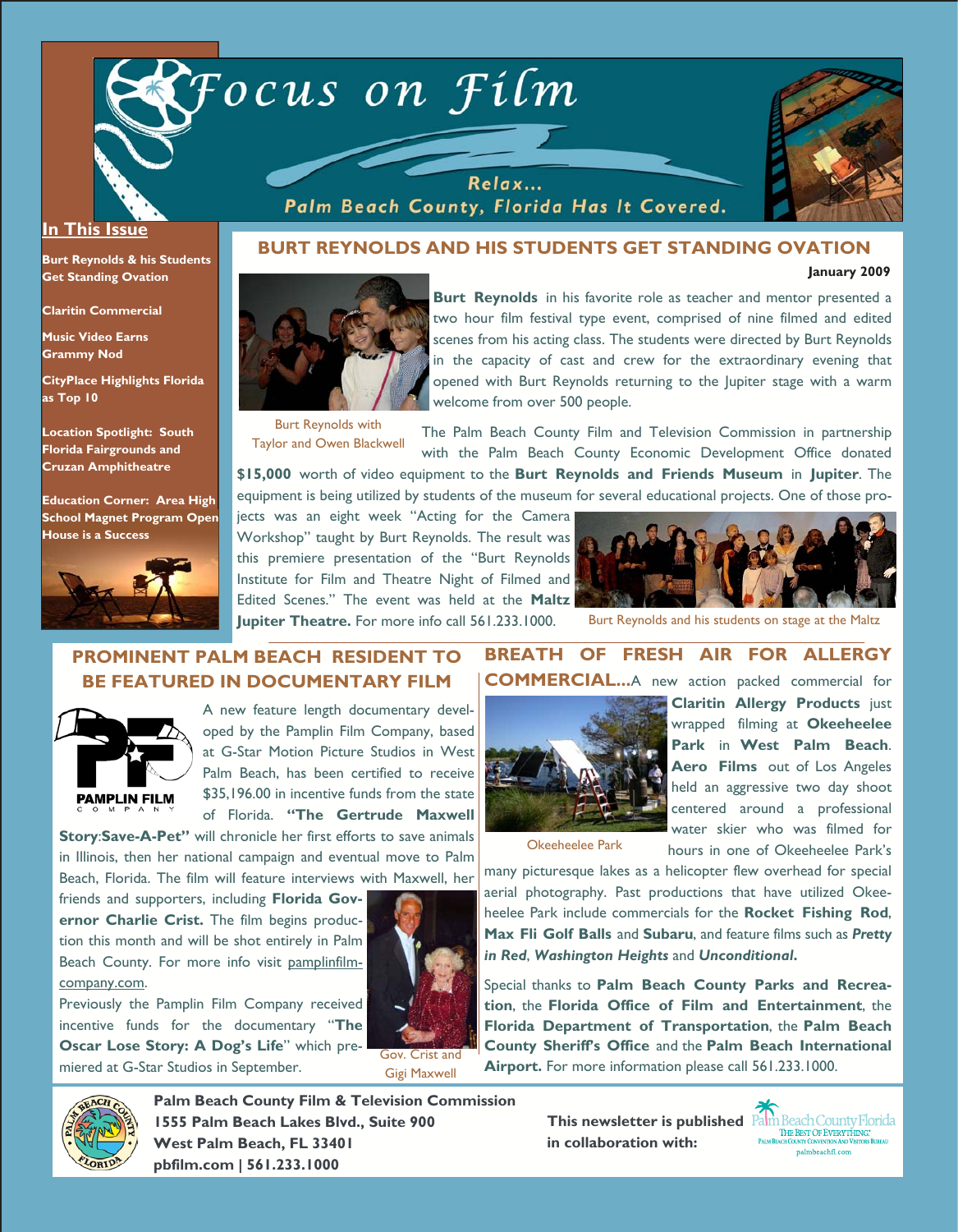#### **A DAY WITH A TV PRESIDENT**



**Executive Producer Gregory James** of **ESB Productions** in Delray Beach is proud to announce "A Day with the President" acting workshop series with actor **John D'Aquino**. D'Aquino currently plays President Martinez on the hit Disney shows *Cory in the House* and *Hannah Montana*.

The acting workshop is geared for aspiring talent who are looking to break into the entertainment industry and also for talent who have experience and are not getting the results they desire. The four hour class is broken down into two age groups, ages 6 to  $12$ and ages 13 and older. The workshop will be held at the **Benjamin School** in **Palm Beach Gardens** on **Saturday, February 14, 2008**. The kids workshop starts at 8:30am and the teen/ adult class starts at 2:00pm. For more info call 561.404.4290.

#### **MUSIC COMPANY GAINS MOMENTUM**



**D)HILLY GROOVE RECORDS** Reid Whitelaw Productions & **Brookside Music Corp.** based in Singer Island, are representing music

in the new film, *MILK*, starring **Sean Penn**. Their exclusively managed companies; Philly Groove Records and Silk Music Inc. are represented with the song and recording, "The Player," by First Choice.

Another of their exclusively managed music publishing companies, **Nickel Shoe Music Inc**., will also be represented with the main title song in the 2009 release of *Fighting* starring **Terrence Howard**, with "Ready Or Not Here I Come (Can't Hide From Love)." Nickel Shoe Music has also been scheduled to have The Delfonics song "Hey Love" included in the yet to be released film *Brook-*

*lyn's Finest* starring Richard Gere. The film is scheduled to be seen at Sundance  $\boldsymbol{B}$ **POOK SIDP** this month. For info call 561.842.3383.



### **MUSIC VIDEO EARNS GRAMMY NOD**



The UK act **Radiohead** takes a strong position in the 2009 Grammy Awards by receiving seven nominations. Their music video, *House of Cards*, shot at the **G-Star Studios** on the **G-Star School of the Arts campus** in

Radiohead

**West Palm Beach**, earlier this year. Under closed set conditions and very tight security, the video was shot with a high definition laser, not a camera!

Please visit youtube.com and type in "Radiohead Making of House of Cards" to access the behind the scenes video showing the band shooting in G-Star's Studio B, utilizing the Studios' 30 foot lift for high shots, and the Studios' Cast & Crew Transport bus for traveling shots. Fifteen students from the G-Star School of the Arts worked on the sets of the shoot and were invited as

VIP guests of the band at the Radiohead concert given at the **Cruzan Amphitheater** in West Palm Beach. For more info please call 561.386.6275.



#### **NEWS SPOT STARS POPULAR LOCATION**



newschannel Reminiscent of an Italian town center, **CityPlace** is one of the top visitor destinations in the County with premier shopping and entertainment.

Recently, **WPTV Newschannel 5** utilized the location to shoot a promo with **Keenan Smith**, the new morning meteorologist.

**WPTV Promotions Manager George Docekal** said, "CityPlace is a beautiful representation of downtown West Palm Beach. Can't wait to shoot there again." The promo begins airing this month and runs through March. For info call 561.655.5455.

### **AREA LIBRARY STARS IN THE MOVIES!**



Local director **Octavian Onuc** recently selected the **Wellington Branch Library** as a key location in his new film, *The Novelist*, a thriller about a disgruntled writer who takes a successful novelist hostage at a book signing. The crew shot some of the most pivotal scenes at the library on a

Wellington Branch Library

day it was closed and also shot at **Okeeheelee Park** and the **G-Star Motion Picture Studios** in **West Palm Beach**. Onuc said, "As soon as I saw this library, I knew it was the perfect location and the support we got from the library and county personnel was outstanding."

*The Novelist* is currently in post-production and is scheduled to be finished in the late Spring or early summer of 2009. Mr. Onuc plans to circulate the film at festivals and hopes to hold screenings at locations such as the G-Star Studios and the Wellington Branch Library. Special thanks to the library staff and the Palm Beach County Facilities Development and Operations Department. For more information visit newbeginningfilms.com.

### **CITYPLACE HIGHLIGHTS FLA. AS TOP 10**



The December edition of **P3 Update,**  a monthly trade publication, published a feature story on the 'Top 10 Locations in the World'. The photo that introduced the article was a spectacular photo of **CityPlace** in **West Palm.**

CityPlace in West Palm Beach

The state of Florida was named in the list because of the state's clear-cut incentive program, its wide variety of in-

credible studios and because Florida has the third largest crew base in the United States. For info call 561.233.1000.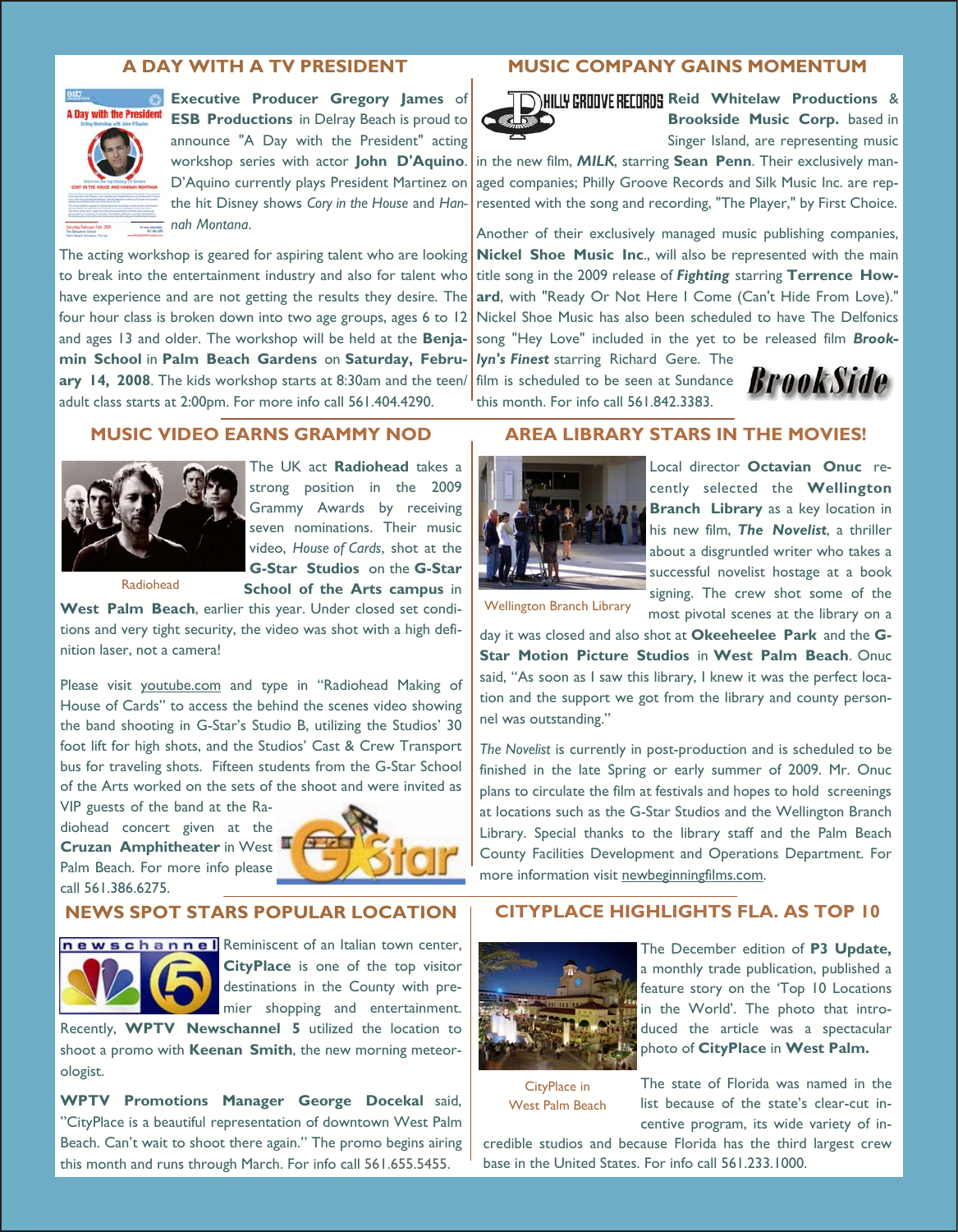# **AREA HIGH SCHOOL MAGNET PROGRAM OPEN HOUSE IS A SUCCESS**



The Palm Beach Gardens Community High School's (PBGHS) Five Star Magnet Program Open House was held on Sunday, December 7, 2008. The event allowed a number of potential magnet students and their parents to explore the possibilities available to future students by meeting staff, other parents, advisory board mem-

bers and current magnet students.

Instructors **Ed Gigante** and **Marc Goldberg** and current TV and film magnet students were on hand answering questions and promoting the brand new studio facilities, set to open in August 2009. The PBGHS Television and Film Production Technology Program teaches students professionalism through hands-on training and real-life experiences. For more information please call the Magnet Coordinator, Ms. Ava Pence at 561.694.7388.

#### **'ROX' IS GOING GLOBAL**



Roxanna Cell and Randy Jackson

**Palm Beach Rox**, the TV show hosted by **Roxanna Cella** that features information on celebrities, nightlife and more, is going global. After five years of providing Florida and other markets around the world with an insider's look into the Palm Beach lifestyle, *Rox* is launching the **IPTV Network**. This new online network produces

and distributes unique content specifically designed for the web. The Network will also have an e-Commerce portal that will utilize state-of-the-art video streaming technology. Rox said, "We bring the best of world to Palm Beach and the best of Palm Beach to the world. Now we really can do this on a global level." *Palm Beach Rox* also has a full network multi-channel venue as well as a full HD production company. The show airs on the regional **NBC** and **ION** Networks. For more info please visit palmbeachrox.com.

## **FILM FESTIVAL GEARS UP FOR '09**



The 14th Annual **Palm Beach International Film Festival**  (PBIFF), taking place **April 23- 30, 2009**, is quickly approach-

ing! Filmmakers worldwide are encouraged to submit their projects for consideration. The deadline for submissions is **January 23, 2009**. Last year's festival attracted worldwide media coverage for filmmakers in publications such as the *New York Times*, **A&E Network**, *Variety*, *Hollywood Reporter* and in hundreds of newspapers and magazine articles.

**A&E Network** selected the PBIFF to be the first to participate in its new "A&E IndieFilms Spotlight" campaign. As part of the campaign, select films from PBIFF aired on the network and on the website, with one selected film televised nationally on A&E. The program was part of A&E IndieFilms' on-going efforts to highlight and support independent filmmaking. Festival organizers have already begun planning for the event which will include a variety of seminars, workshops and parties at exciting and innovative venues. Entry forms and eligibility guidelines are available on withoutabox.com and the festival's website, pbifilmfest.org.

## **FESTIVAL ILLUMINATES RICH DIVERSITY**



**The Jewish Community Center of**  Palm **the Greater Palm Beaches** pre-Beach sented the 19<sup>th</sup> Annual Palm Beach Jewish Jewish Film Festival from December Film Festival  $3rd$  - December 14th with 36 films

from 12 countries. All screenings took place at the **Cobb Downtown 19** in **Palm Beach Gardens**, the **Regal Delray 18** in **Delray Beach** and the **Wellington Reel World Cinema**.

**Executive Director Karen Davis** said, "Artistically, this year's festival was probably one of the best. Financially it was a success with profits coming close and in some areas surpassing last year's festival." For more information please call 561.689.7700 ext. 158.

# **PBC PRODUCER FINDS SUCCESS IN CHINA**



Film producer **Monte Young** just wrapped the feature film, *Gasp*, which shot entirely in China. The film, which stars **John Savage** (*Deer*  Hunter), took six weeks to shoot on a three million dollar Chinese government-funded budget. The film is a fast-paced "tragicomic", pop

Monte Young

art vision of fear trying to escape itself, and the self-fulfilling prophecies of people doing everything they can to better their luck. The film is scheduled for a June 2009 release in China with a late 2009 U.S. release planned.

Young began travelling to China for business in 1994, when he worked as a lawyer. When Young decided to change careers to become a filmmaker, he saw an untapped market in China and has successfully been able to capitalize on it. Young said, "I like to stay ahead of the curve. There is globalization in every other industry and so the natural progression is to include the film industry in the global marketplace." In addition to producing films in China, Young has created **Vesta**, a company to help other filmmakers find the necessary resources in the country. Young has a slate of other films that he plans to shoot in China as well.

## **CHANNEL 20 EARNS PRESTIGIOUS AWARD**



Palm Beach County Channel 20 producer **Edward Carr** recently earned a **2008 Suncoast Regional Emmy Award** for individual achievement in the photographer-short form category.

The award was given to Carr for *Cato/707 Bridge*, a documentary about the day in the life of a local bridge tender.

Carr was also nominated in a children/youth/teens program category for producing *Get in the Zone*, a PBC Criminal Justice Commission program that provides viewers with a look inside Youth Empowerment Centers. Carr's Emmy is the first received by Channel 20. For more information please call 561.355.4573.